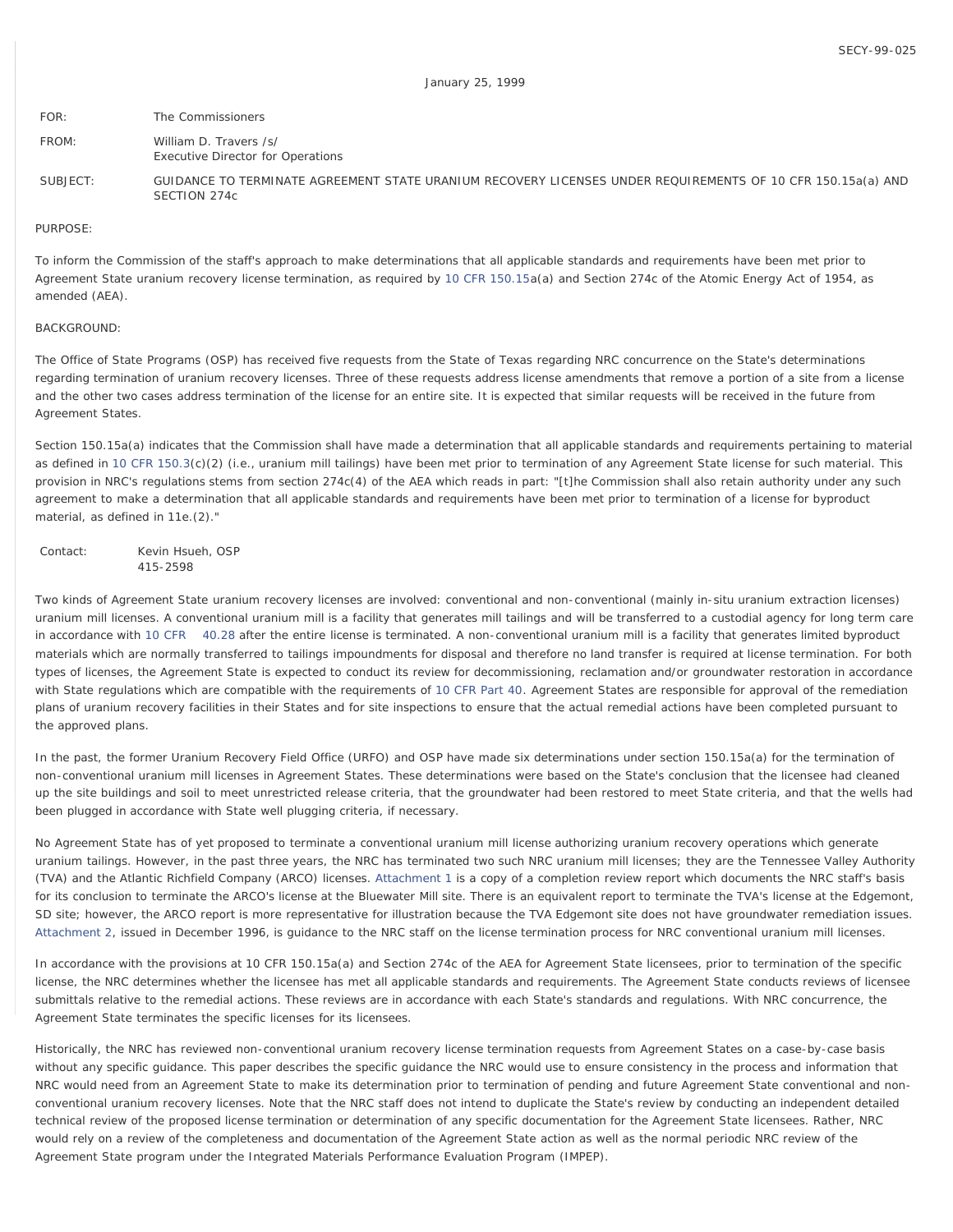Staff believes that each Agreement State license amendment that terminates a portion of the site from a license should be considered as a partial license termination and the NRC would make the AEA section 274c(4) determination for each case. Similar license termination processes would be followed for both partial and entire license termination cases. This is consistent with the NRC general practice in the decommissioning area.

# DISCUSSION:

With the approval of Management Directive 9.15, "Organization and Functions, Office of State Programs" on July 6, 1993, OSP was explicitly assigned responsibility for making determinations under 150.15a(a). Management Directive 9.15 provides, in part, that the Office "[m]akes the determination required in Section 274c of the Act of 1954 that all applicable standards and requirements have been met before an Agreement State terminates a license for byproduct material as defined in Section 11e.(2). This determination will be made in consultation with the Office of Nuclear Material Safety and Safeguards."

The following discussion is divided into three sections: I. Identification of the standards and requirements to be used by NRC to make the determination; II. Bases to be used for the determination; and III. Process to be followed.

### **I. Standards and Requirements**

The "standards and requirements" to be used by NRC in making a determination under section 150a(a) would be the applicable regulations and license requirements in the Agreement State. The applicable Agreement State regulations for existing Agreement States having uranium recovery authority were reviewed and approved by NRC when their agreements were amended to include 11e.(2) byproduct material. Similar reviews would be performed for new Agreement States, such as Ohio, which will include the licensing of 11e.(2) byproduct material in their agreement. Agreement States are also expected to adopt any changes to NRC's uranium recovery rules or programs that are identified as required for compatibility or because of their health and safety significance within 3 years of their enactment. NRC usually reviews changes to State rules when they are proposed for adoption and ensures State regulations and other program elements are compatible through review of final adopted State rules. Overall adequacy and compatibility of an Agreement State program is determined through IMPEP reviews.

### **II. Bases for NRC Determination**

The determination that all applicable standards and requirements have been met prior to termination of an Agreement State license would have two primary supporting bases:

A. The first basis would be a completion review report requested from the Agreement State containing the conclusions from the State's review of a licensee's completed remedial actions. This report would document the State staff's bases for its conclusion that all requirements have been met. NRC staff would provide guidance, documented in Attachment 3, to the State and request a completion review report similar to that contained in Attachment 1.

Upon receipt of the completion review report submitted by the State, the NRC staff would review the document for completeness of the State's review process. If the content of the completion review report did not demonstrate that a complete review has been performed, the NRC could request additional information from the Agreement State prior to making its determination. The completion review report should include the following information depending on whether the license being terminated is a conventional or non-conventional uranium mill license.

1. Conventional Uranium Mill License

| a.    | A brief description of licensee's activities associated with decommissioning, tailings<br>remediation and/or groundwater cleanup.                                                                                                                                                                                                         |
|-------|-------------------------------------------------------------------------------------------------------------------------------------------------------------------------------------------------------------------------------------------------------------------------------------------------------------------------------------------|
| $b$ . | Documentation that the completed surface remedial actions were performed in<br>accordance with license requirements and regulations.                                                                                                                                                                                                      |
| C.    | Documentation that the completed site decommissioning actions were performed in<br>accordance with license requirements and regulations. This documentation should include<br>a discussion of results of radiation survey and confirmatory soil samples which indicates<br>that the subject site meets unrestricted release requirements. |
| d.    | Documentation that the completed groundwater corrective actions, if necessary, were<br>performed in accordance with license requirements and regulations.                                                                                                                                                                                 |
| е.    | Discussion of results of State's site closure inspection.                                                                                                                                                                                                                                                                                 |
| f.    | Documentation that release of this portion of the site will not negatively impact the<br>remainder of the site to be closed at a later date, if it is a partial license termination case.                                                                                                                                                 |

2. Non-conventional Uranium Mill License (Mainly In-situ Uranium Extraction License)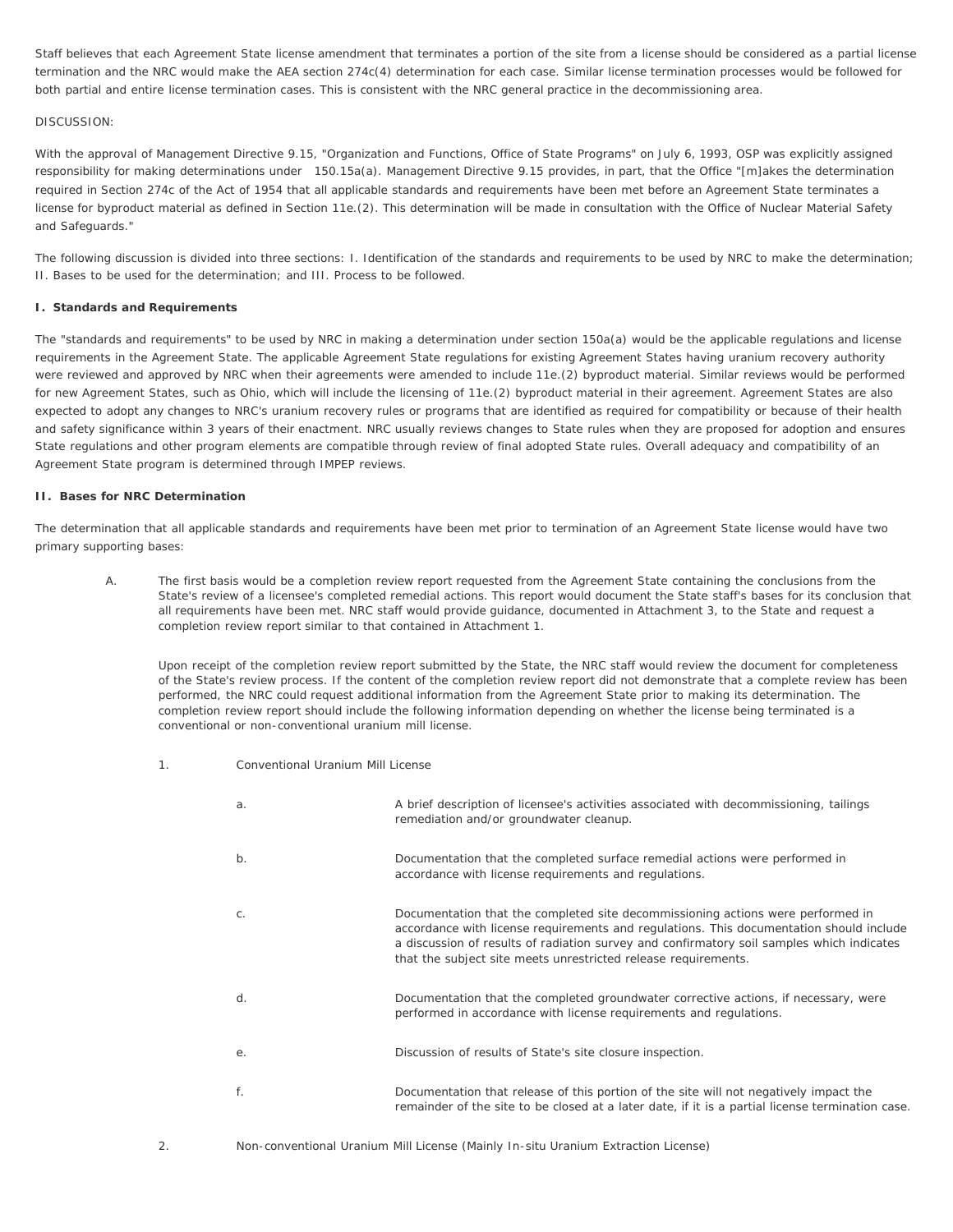| a.    | A brief description of licensee's activities associated with license termination.                                                                                                         |
|-------|-------------------------------------------------------------------------------------------------------------------------------------------------------------------------------------------|
| b.    | Groundwater information which demonstrates that the groundwater has been adequately<br>restored to meet the State restoration criteria.                                                   |
| $C$ . | Documentation that the production, injection, and monitoring wells have been closed and<br>plugged in accordance with the State criteria.                                                 |
| d.    | Decommissioning information which documents that all contaminated materials have<br>been removed from the site.                                                                           |
| е.    | Discussion of results of radiation survey and confirmatory soil samples which indicates<br>that the subject site meets unrestricted release requirements.                                 |
| f.    | Discussion of results of the State's site closure inspection.                                                                                                                             |
| g.    | Documentation that release of this portion of the site will not negatively impact the<br>remainder of the site to be closed at a later date, if it is a partial license termination case. |
| Note: | Additional information may be required on a case-by-case basis for the termination of a<br>non-in-situ uranium extraction license under the non-conventional uranium license<br>category. |

B. The second basis would be NRC reviews of the Agreement State's uranium recovery regulatory program, currently conducted under the IMPEP. The results of the IMPEP reviews would provide a basis for confidence on the determinations and conclusions reached by the Agreement State, as set out in the completion report, and also a basis of confidence that the State's reviews, licensing actions, and inspections associated with termination have been conducted appropriately. The periodic reviews of selected technical areas, conducted under IMPEP, which also include training and qualifications of staff and adherence to necessary program procedures, e.g., license termination process for uranium recovery licenses or equivalent procedures, will also serve as a basis that all applicable standards and requirements are met.

The emphasis of NRC reviews of technical quality of inspection and licensing may be placed on different areas during each IMPEP review, for example, evaluating the financial surety portion of the State's uranium recovery program, or reviewing the State's licensing actions related to groundwater remediation or geotechnical aspects of the cover design. In addition, under IMPEP, the depth of review in any program area is increased if problem areas are identified. On occasion, NRC staff would also accompany State staff to the mill facilities during the actual reclamation or construction stage of the licensed activity, in order to evaluate the State's performance.

### **III. Process**

Based on the above discussion and the existing guidance ([Attachment 2\)](http://www.nrc.gov/reading-rm/doc-collections/commission/secys/1999/attachments.html) for NRC licensees, the staff has developed a guidance document on the license termination process for conventional and non-conventional uranium mill licenses in Agreement States. The detailed step by step process is listed in [Attachment 3.](#page-3-0) The NRC staff would review the completion review report and rely on the adequacy and compatibility of the Agreement State's program to regulate uranium recovery licensees to confirm that the State's conclusions demonstrate that all appropriate requirements have been met by its licensee. Note that an Agreement State request for amendment to release a portion of a site from license also requires NRC to make a determination based on a site specific completion review report for that portion of the site. Similar license termination processes would be followed for both partial and entire license termination cases.

Given a determination that all applicable standards and requirements have been met, the NRC should notify the State of its determination by formal correspondence. Upon notification from the NRC, the Agreement State should be ready to terminate the specific license, if it is a non-conventional uranium mill license, or amend the license to remove the remediated portion from that license, if the license is being partially terminated.

For the full termination of a conventional uranium mill license, the NRC staff would also review a site Long-Term Surveillance Plan (LTSP) submitted by the custodial agency. Provisions and activities identified in the final LTSP will form the bases of the custodial agency's long-term surveillance at the site. Note that sites that have been partially terminated have involved areas surrounding the actual milling area which were released without the need for a LTSP. The review of the LTSP would be very similar for both NRC and Agreement State licensees since the review and acceptance of the LTSP is conducted in accordance with [10 CFR 40.28](http://www.nrc.gov/reading-rm/doc-collections/cfr/part040/part040-0028.html) which is the sole purview of the NRC. Given NRC's determination that all applicable standards and requirements have been met and upon notification from the NRC that a LTSP has been accepted, the Agreement State should be ready to terminate the conventional uranium license.

## CONCLUSION:

Staff will request review and comments on [Attachment 3](#page-3-0) from Agreement States with authority to regulate uranium recovery operations. After receipt and analysis of comments, Attachment 3 will be modified as warranted and issued as a final guidance document. Currently, the staff plans to apply similar license termination processes for both partial and entire license termination cases and make the determination relying on the review of a site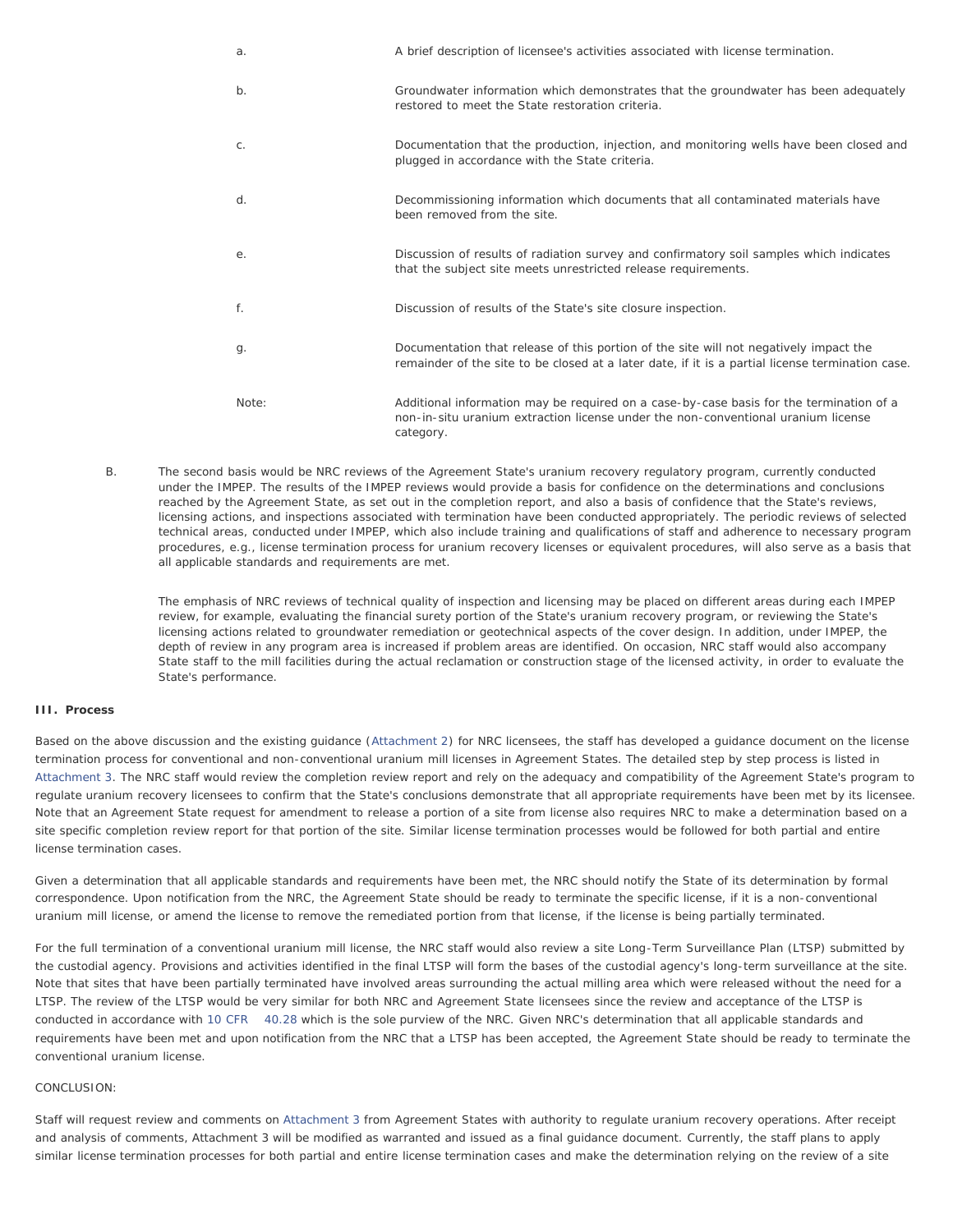specific completion review report requested from the Agreement State and NRC reviews of the Agreement State program conducted under the IMPEP. The completion review report should contain the conclusions from the State's review of a licensee's performance of remedial actions and document the State staff's bases for its conclusion that all requirements have been met. If the NRC has found that the State's program is adequate to protect public health and safety, found that the State's program for regulating uranium recovery is compatible with NRC's program, and found that the State staff's review of license termination is complete, the finding would be made that all applicable standards and requirements have been met.

#### RESOURCES:

The resources to review and concur on partial or entire site termination requests from Agreement States will be part of the routine activities of the OSP. Although this may require additional reviews when a site is only partially terminated, at this time, no additional resources are required to implement the actions discussed in this paper.

### COORDINATION:

The Office of the General Counsel has no legal objection with the staff's proposed approach.

William D. Travers Executive Director for Operations

- Attachments: 1. [Completion Review Report](http://www.nrc.gov/reading-rm/doc-collections/commission/secys/1999/attachments.html)
	- 2. [Guidance to the NRC Staff on the License Termination Process for Conventional Uranium Mill Licensees](http://www.nrc.gov/reading-rm/doc-collections/commission/secys/1999/attachments.html)
	- 3. [Termination Process for Conventional and Non-conventional Uranium Mill Licenses in Agreement States](#page-3-0)

ATTACHMENT 3

# Termination Process for Conventional and Non-Conventional Uranium Mill Licenses in Agreement States

<span id="page-3-0"></span>Termination of uranium licenses in Agreement States has been divided into two major parts as follows: (a) termination of conventional uranium mill licenses; and (b) termination of non-conventional uranium mill licenses (mainly in-situ uranium extraction licenses).

# (a) Termination of Conventional Uranium Mill Licenses

Step 1 through step 7 are applied to entire license termination cases; steps 1, 2, 5 and 6 are applied to partial license termination cases.

## STEP 1: LICENSEE DOCUMENTATION OF COMPLETED REMEDIAL AND DECOMMISSIONING ACTIONS

Licensees are required under [10 CFR 40.42](http://www.nrc.gov/reading-rm/doc-collections/cfr/part040/part040-0042.html)(j) or equivalent Agreement State regulations to document the results of site decommissioning, which is accomplished by conducting a radiation survey of the premises where the licensed activities were carried out. The results of this survey, the contents of which are specified at the Agreement State regulation equivalent to 10 CFR 40.42(j)(2), are submitted to the State for review.

Criteria 5A-5D, along with Criterion 13, of Appendix A under 10 CFR 40 or equivalent Agreement State regulations incorporate the basic groundwater protection standards imposed by U.S. Environmental Protection Agency (EPA) in 40 CFR Part 192, Subparts D and E. These standards apply during operations and prior to the end of closure. If the groundwater protection standards are exceeded, the licensee is required to put into operation a groundwater corrective action program (CAP). The objective of the CAP is to return the hazardous constituent concentration levels to the concentration limits set as standards. For licensees with continuing groundwater cleanup, State approval is required for the termination of corrective action. Appropriate groundwater monitoring data and other information that provide reasonable assurance that the groundwater has been cleaned to meet the appropriate standards are submitted to the State for review.

## STEP 2: REVIEW OF COMPLETED CLOSURE ACTIONS BY THE AGREEMENT STATE

Upon receipt of the decommissioning report, and if necessary, groundwater completion report, the State staff should review the content of the reports for documentation of acceptable completion of the applicable aspect of closure. The State staff should also review the licensee's completed reclamation of the tailings disposal cell. As part of its review, the State staff should conduct site inspections, examining first-hand the closure actions taken. Additionally, the State staff should conduct a final construction-completion inspection, which is expected to consist of a site walk-over.

Typically, there is an observational period following the completion of surface remedial actions for the State to access the potential long-term stability of the tailings disposal cell. Licensees should report significant cell degradation occurring during this period. All identified hazardous constituents for which groundwater compliance sampling is being conducted at a licensed site must be returned to the concentration limits set as standards prior to termination of the specific license. At license termination, the State should require licensees to sample for all constituents previously identified in the tailings liquor to ensure that no further remediation is necessary. The State should not terminate a specific license while a groundwater CAP is in operation.

### STEP 3: LONG-TERM SITE SURVEILLANCE FUNDING

Prior to termination of the specific license, the NRC should establish the final amount of the long-term site surveillance fund to be paid by the licensee in accordance with Criterion 10 of Appendix A under 10 CFR 40. The NRC's process for determining this amount should include consultations with the State and the custodial agency. Payment of this amount to the appropriate State agency is required prior to termination of the specific license.

## STEP 4: PREPARATION OF THE LONG-TERM SURVEILLANCE PLAN (LTSP)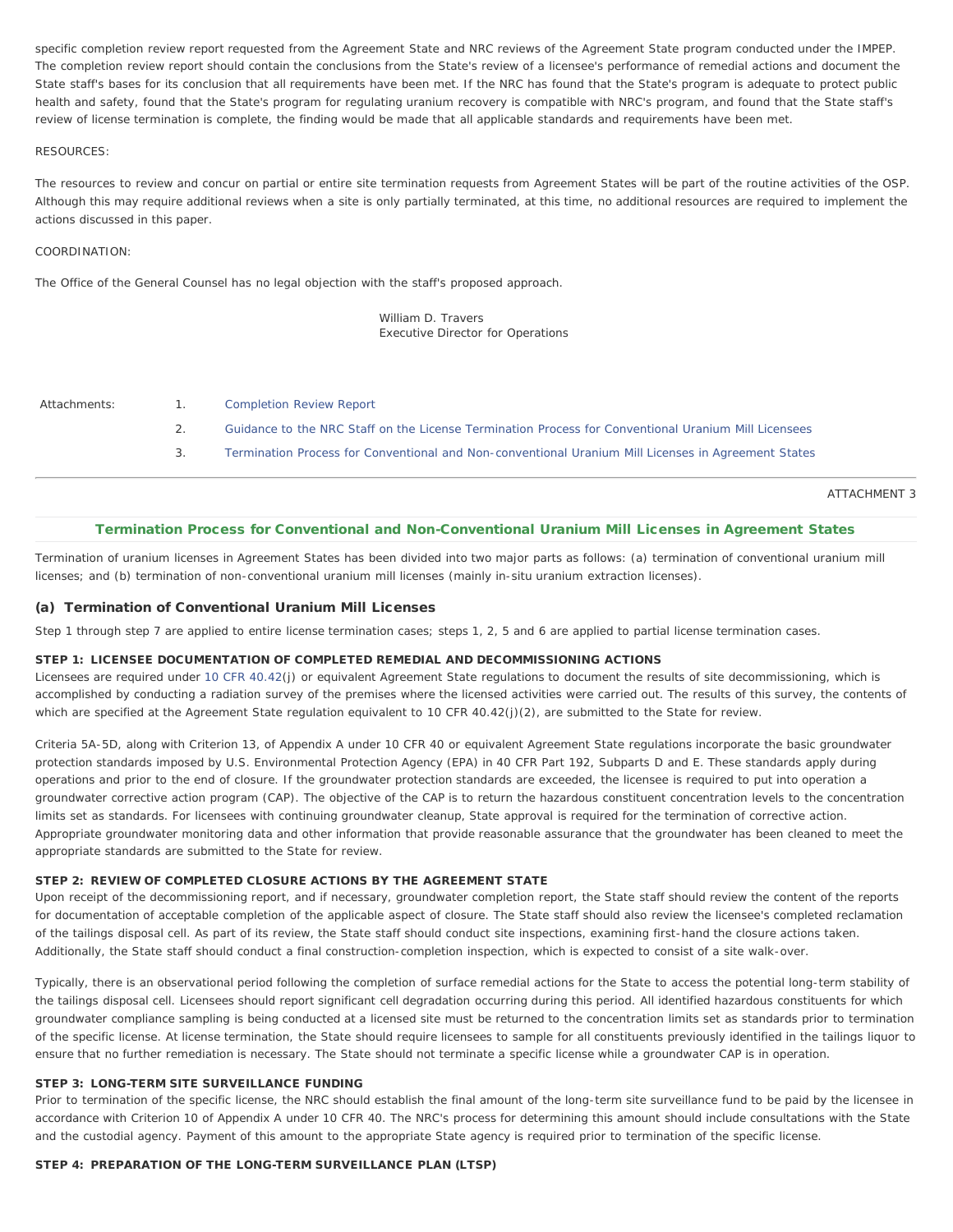While surface remediation and groundwater cleanup activities are ongoing, it is in the best interest of the licensee to begin interaction with the custodial agency with regard to that agency's preparation of the site LTSP. The custodial agency's responsibilities under the general license are defined in the LTSP. The required contents of which are provided at 10 CFR 40.28 and in Criterion 12 of Appendix A.

In addition to the regulatory requirements, the NRC should also require that the LTSP contain documentation of title transfer of the site from the licensee to the custodial agency. Because the LTSP must reflect the remediated condition of the site, it is expected that the existing licensee will interact with the custodial agency in the preparation of the LTSP.

## STEP 5: SITE READY FOR LICENSE TERMINATION

When a licensee has completed site reclamation, decommissioning, and/or groundwater corrective action, and is ready to terminate its specific source material license, the licensee should formally notify the State of its intentions.

### STEP 6: TERMINATION OF THE SPECIFIC LICENSE

Under Section 150.15a(a), the NRC determines whether all applicable standards and requirements have been met by the licensee in the completion of site reclamation, decommissioning, and/or groundwater corrective action. After completing the review of the licensee's performance of remedial actions, the State will be requested to submit a completion review report documenting the State staff's bases for its conclusion that all requirements have been met to the NRC for review.

Upon receipt of the completion review report submitted by the State, the NRC staff would review the document for completeness of the State's review process. If the content of the completion review report did not demonstrate that a complete review has been performed, the NRC could request additional information from the State prior to making its determination. The completion review report, similar to that contained in [Attachment 1,](http://www.nrc.gov/reading-rm/doc-collections/commission/secys/1999/attachments.html) should include the following information:

- 1. A brief description of licensee's activities associated with decommissioning, tailings remediation and/or groundwater cleanup.
- 2. Documentation that the completed surface remedial actions were performed in accordance with license requirements and regulations.
- 3. Documentation that the completed site decommissioning actions were performed in accordance with license requirements and regulations. This documentation should include a discussion of results of radiation survey and confirmatory soil samples which indicates that the subject site meets unrestricted release requirements.
- 4. Documentation that the completed groundwater corrective actions, if necessary, were performed in accordance with license requirements and regulations.
- 5. Discussion of results of State's site closure inspection.
- 6. Documentation that release of this portion of the site will not negatively impact the remainder of the site to be closed at a later date, if it is a partial license termination case.

NRC's determination shall rely upon the State's reviews and acceptance of the documentation provided by the licensee. In addition, results of the State site closure inspection activities, potentially including limited confirmatory radiological surveys, will provide supplemental information to the NRC's determination. NRC's periodic IMPEP reviews of the Agreement State's regulatory program provide confidence that the State's reviews, licensing actions, and inspections associated with termination have been conducted appropriately, from a health and safety (adequacy) and compatibility perspective. Given a determination that all applicable standards and requirements have been met, the NRC should notify the State of its determination by formal correspondence. If it is a partial license termination case which an LTSP is not required, the State should be ready to amend the license to remove the remediated portion from it.

#### STEP 7: TERMINATION OF THE SPECIFIC LICENSE/ISSUANCE OF THE GENERAL LICENSE

In termination of an entire license, an LTSP is required prior to termination of the specific license and placement of the site and byproduct material under the [10 CFR 40.28](http://www.nrc.gov/reading-rm/doc-collections/cfr/part040/part040-0028.html) general license. Review and acceptance of the LTSP is the sole purview of the NRC. Lack of NRC acceptance of a site LTSP can delay termination of the specific license.

The NRC staff's acceptance of an LTSP should be documented in written notification to the relevant Agreement State, custodial agency, and, separately, by noticing the action in the Federal Register. Given NRC's determination that all applicable standards and requirements have been met and upon notification from the NRC that LTSP has been accepted, the Agreement State should be ready to terminate the specific license and to transfer the longterm care funds to the U.S. general treasury. The long-term custodian, for its part, should be prepared to accept title to the land and byproduct material.

### (b) Termination of Non-conventional Uranium Mill Licenses (Mainly In-Situ Uranium Extraction Licenses)

The following steps are applied to both partial and entire license termination cases.

#### STEP 1: LICENSEE DOCUMENTATION OF COMPLETED DECOMMISSIONING AND/OR GROUNDWATER RESTORATION ACTIONS

When the surface reclamation and/or groundwater restoration is complete, the licensee should submit (i) groundwater information which demonstrates that groundwater has been restored in accordance with the State criteria and (ii) documentation indicating that the production, injection, and monitoring wells have been closed and plugged in accordance with the State criteria, to the State for review.